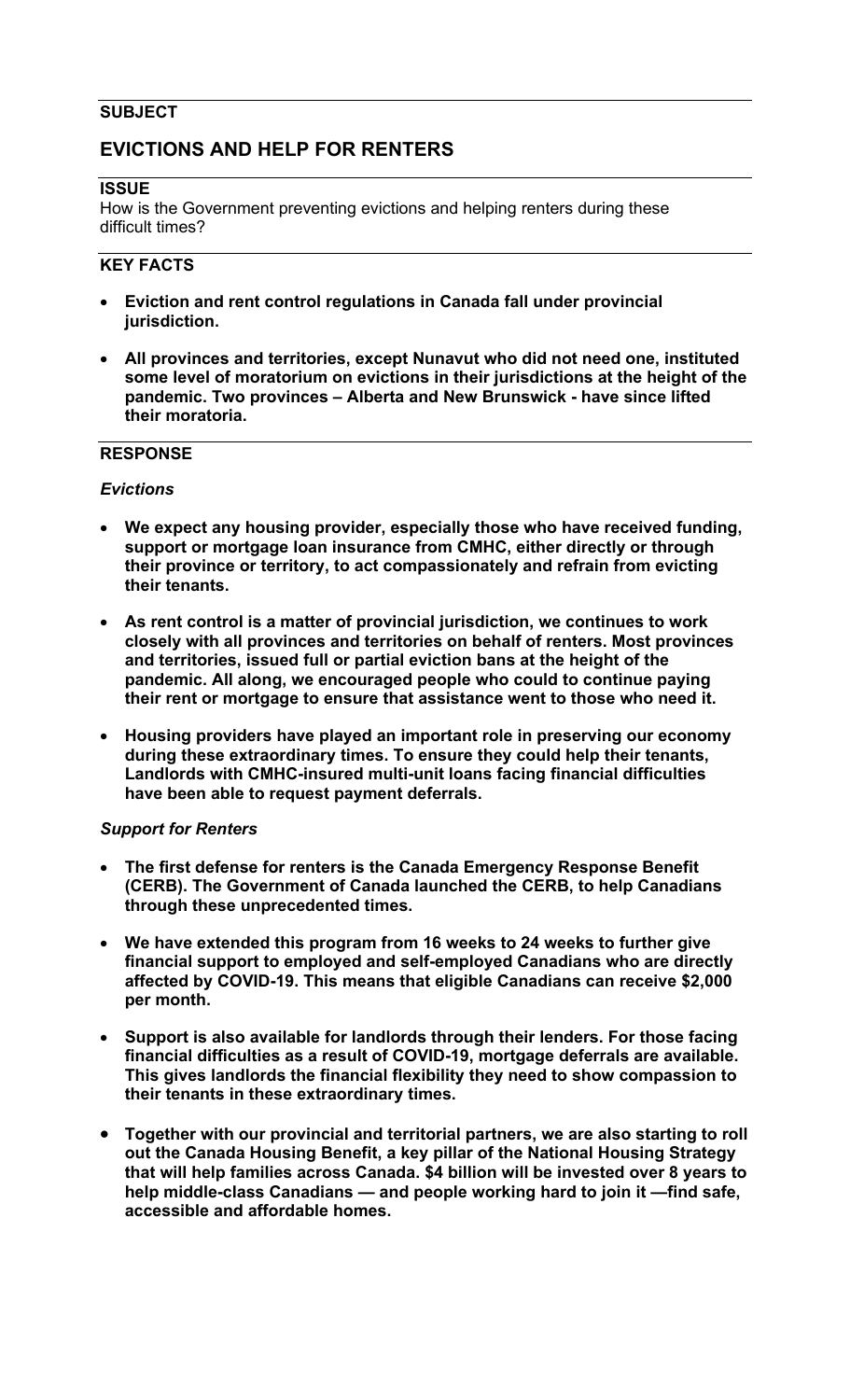### **Background**

## *Evictions*

- By the end of March, 12 provinces and territories had announced some level of moratorium on evictions as a result of their response to COVID-19. Nunavut is the only jurisdiction that did not announce an eviction moratorium as there are very few rental housing units in Nunavut for which the Territory is not the landlord and the Territory rarely evict tenants.
- The end dates of moratoria on eviction vary and have been extended in some instances. Alberta and New Brunswick ended their moratoria on April 30 and May 31 respectively. Some restrictions still apply in those provinces before landlords can file to evict a tenant for non-payment. Manitoba planned to lift their moratoria on May 31 but on June 22 they extended their moratoria until September 20. The remaining provinces and territories continue to have some form of anti-eviction measures in place.

## *Provincial Support for Renters*

- BC and PEI are the only jurisdictions to provide a rent support. The initiative in BC provides up to \$500 support monthly to qualified persons, while the PEI initiative provides a total of \$1,000 over three months (\$500 in the first month, and \$250 each for the following two months). Originally intended to run until June 2020, BC's initiative has been extended to August 2020.
- NWT has reduced the requirements and streamlined the process for applying to its existing Transitional Rent Supplement Program to respond to residents who lost their jobs to COVID-19. This program provides a rent subsidy of to \$500 per month to low- to moderate-income residents in private market rental housing. The territoriy has extended the reduced requirements for those affected by COVID-19 to August 31.
- Tenants in Québec, who are receiving, or are able to receive CERB or EI benefits, and are living in eligible housing are able to apply for interest-free loans of up to \$1,500 to pay all or part of their rent for May and/or June. These loans are repayable interest-free until August 1, 2021, after which interest will be applied to outstanding amounts.